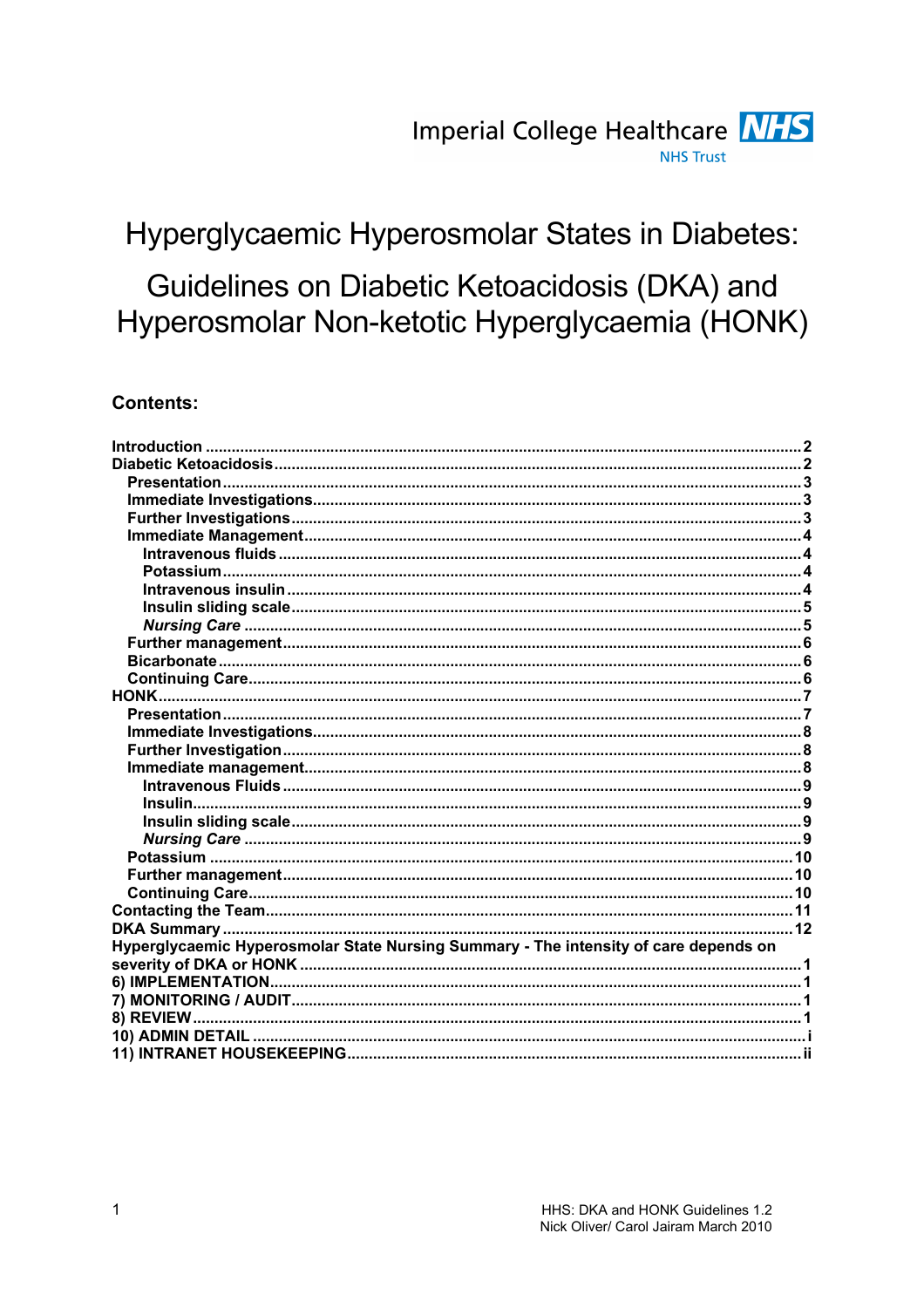## Introduction

Diabetic ketoacidosis (DKA) and Hyperosmolar non-ketotic hyperglycaemia (HONK) are hyperglycaemic Hyperosmolar states and represent the acute hyperglycaemic complications of diabetes.

DKA is caused by absolute insulin deficiency and is usually seen in the context of type 1 diabetes. Insulin deficiency leads to hyperglycaemia and a metabolic shift to alternative energy sources. Free fatty acids are metabolised to the ketone bodies beta-hydroxybutyrate and acetoacetate. Ketone bodies are weak acids and, in high concentrations can cause a significant acidosis and severe illness. DKA accounts for 14% of diabetes related hospital admissions.

HONK is associated with insulin resistance and is most commonly seen in type 2 diabetes. It is characterised by very high glucose concentrations and renal impairment with absent ketones.

DKA is the classic decompensation state in type 1 diabetes but insulin deficient type 2 diabetes patients may also present with ketoacidosis, particularly African Caribbean patients. This is termed ketosis-prone type 2 diabetes or Flatbush diabetes, named after the area in New York where it was first described.

DKA and HONK are both hyperglycaemic states of decompensation in diabetes and may overlap. However, they require different management and are therefore considered separately in this guideline.

## Diabetic Ketoacidosis

It is critical to exclude DKA in any unwell patient with diabetes. It is important to note that the magnitude of hyperglycaemia does not correlate with acidosis in DKA.

Precipitants of DKA are:

- Infection 30-40%
- Non-compliance 25%
- Inappropriate dose alteration 13%
- Newly diagnosed diabetes 10-20%
- Myocardial Infarction 1%

The mortality of DKA is 2-5% (higher in euglycaemic ketoacidosis), rising up to 50% in elderly patients.

## The majority of mortality and morbidity in DKA is attributable to delays in presentation and initiation of treatment. Rapid recognition and treatment of DKA is critical.

DKA occurs due to insulin deficiency but it is not always associated with hyperglycaemia. DKA with a normal or near-normal glucose concentration is termed euglycaemic ketoacidosis. It is precipitated in circumstances where glycogen stores are exhausted such as protracted vomiting, alcohol use, malnourishment and pregnancy. Euglycaemic ketoacidosis has a higher mortality than DKA with elevated glucose concentrations.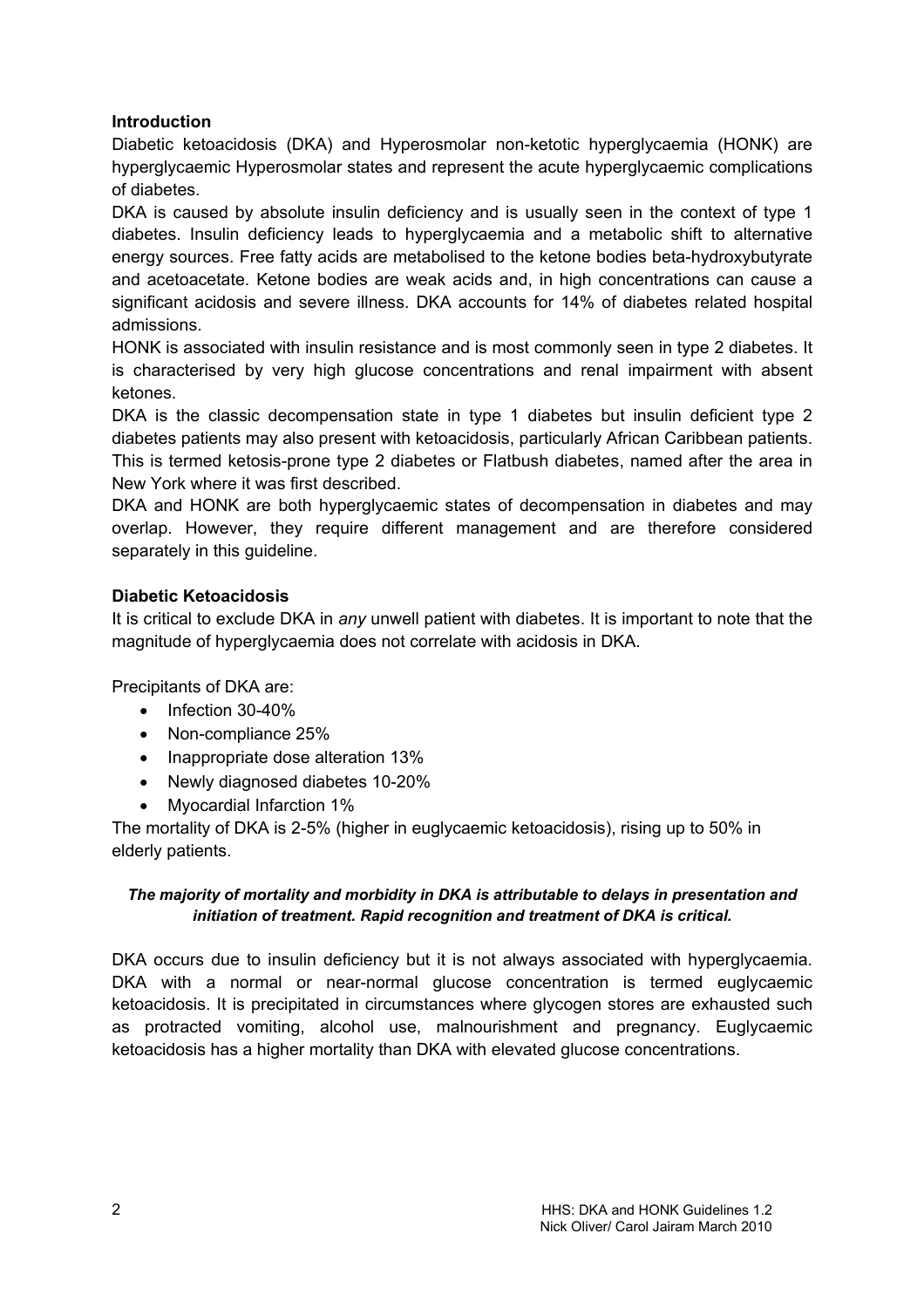## Presentation

# **History**

Patients with DKA may complain of:

- Nausea
- Vomiting
- Dehydration/ thirst
- Polyuria
- Abdominal pain
- Headache
- Blurred vision
- Weight loss
- Leg cramps
- Symptoms of any precipitant

# Examination

- Kussmaul respiration, Ketotic breath
- Dehydrated, hypotensive
- Abdominal tenderness (DKA may mimic an acute abdomen)
- Gastric stasis
- Decreased conscious level, confusion
- Features of the precipitant

# Immediate Investigations

# Establish Diagnosis

- Laboratory glucose
	- Usually > 11mmol/L
- Blood gas (venous unless  $O<sub>2</sub>$  saturations low)
	- $pH < 7.3$
	- Bicarbonate <20mmol/L
- Urine dip
	- $\blacksquare$  Ketones  $+++$  or above

# **Others**

- Urgent potassium, venous blood gas is acceptable
- Urea and electrolytes
- ECG

# Further Investigations

- Chest X-ray (abdominal X-ray if tender or profuse vomiting)
- Full blood count
- CRP
- Liver function
- Capillary blood ketone estimation (if available)
- Blood cultures
- Urine microscopy
- Pregnancy test
- Troponin

# DKA Diagnosis:

Laboratory Glucose >11mmol/L pH<7.3 or Bicarbonate <20mmol/L

Urine Ketones ++++

(Capillary blood ketones > 1mmol/L)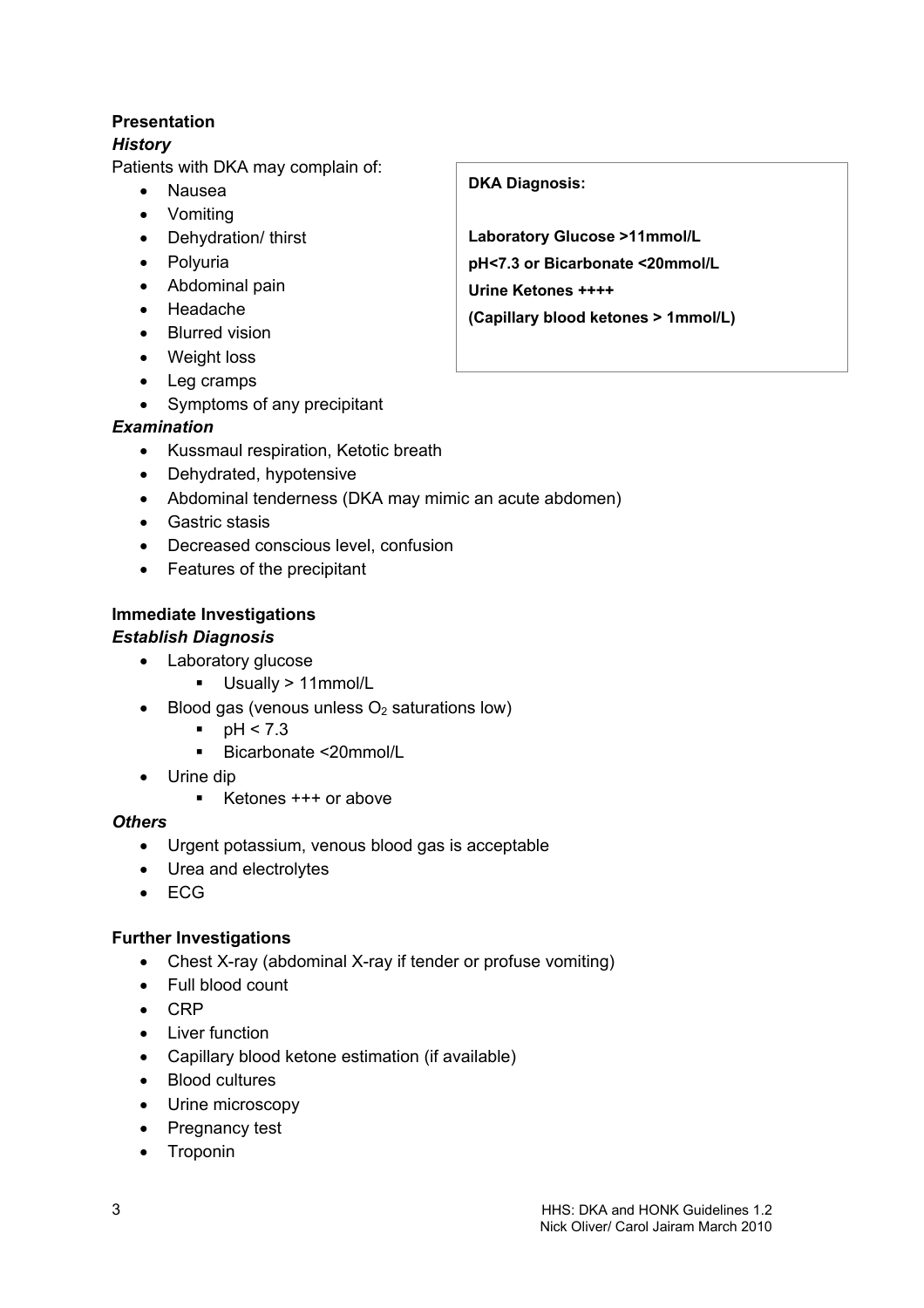#### Immediate Management

- Ensure airway, breathing and circulation are intact and support as appropriate
- Contact ITU early if severe DKA ( $pH < 7.1$  or  $HCO<sub>3</sub> < 8$ mmol/L) or patient obtunded
- The central management of DKA is ensuring adequate fluid and insulin

#### Intravenous fluids

- Patients with DKA may have a fluid deficit of over 6-8 litres
- Fluid status should be assessed clinically, biochemically and, if necessary, with central venous monitoring and a urinary catheter
- The initial fluid of choice is 0.9% Saline with no potassium in 1<sup>st</sup> bag
- Rate of administration is dependent on hydration
- If serum sodium > 150mmol/L, consider 0.45% Saline
- Once capillary blood glucose <12mmol/L, switch to 5% Dextrose. Do not switch back to saline. If glucose concentration exceeds 12mmol/L, increase insulin sliding scale infusion rates
- If hypoglycaemia occurs, do not stop insulin infusion, switch to 10% dextrose and continue insulin as per sliding scale.

## Potassium

- **Patients with DKA are usually 200-700 mEq deplete due to renal losses**
- Despite overall deficit, the blood compartment may be hyperkalaemic due to insulin deficiency
- An urgent assessment of potassium is required (venous blood gas is acceptable) during the first 1litre bag of 0.9% Saline
- Potassium usually starts in  $2^{nd}$  or  $3^{rd}$  litre of fluid and should be given in every bag thereafter
- Electrolytes must be checked a minimum of every 4 hours in the first 24 hours (venous blood gas electrolyte values may be used)
- Ready-mixed IV infusion solutions should be prescribed and administered where possible

#### Approximate guidance for fluid and potassium replacement in first 4 hours of DKA.

| $\ldots$ . The second contract that a second second second second and second second second second second second second second second second second second second second second second second second second second second second |                                                          |                  |
|---------------------------------------------------------------------------------------------------------------------------------------------------------------------------------------------------------------------------------|----------------------------------------------------------|------------------|
| <b>Time (Minutes)</b>                                                                                                                                                                                                           | <b>Fluid</b>                                             | <b>Potassium</b> |
| 30                                                                                                                                                                                                                              | 1 litre 0.9% Saline                                      | Nil              |
| 60                                                                                                                                                                                                                              | 1 litre 0.9% Saline                                      | Nill 20 mEa      |
| 120                                                                                                                                                                                                                             | 1 litre 0.9% Saline                                      | 20 mEg           |
| 240                                                                                                                                                                                                                             | 1 litre 0.9% Saline/<br>5% Dextrose if glucose <12mmol/L | 20/40 mEg        |

This guidance must be adjusted according to clinical and biochemical status

#### Intravenous insulin

- An intravenous sliding scale should be instituted immediately
- If any delay occurs in giving insulin sliding scale, 10 units of Actrapid may be given intramuscularly
- DKA is an insulin resistant state and patients may require large doses of insulin
- Sliding scale insulin should be continued until ketonuria has resolved and patient can eat and drink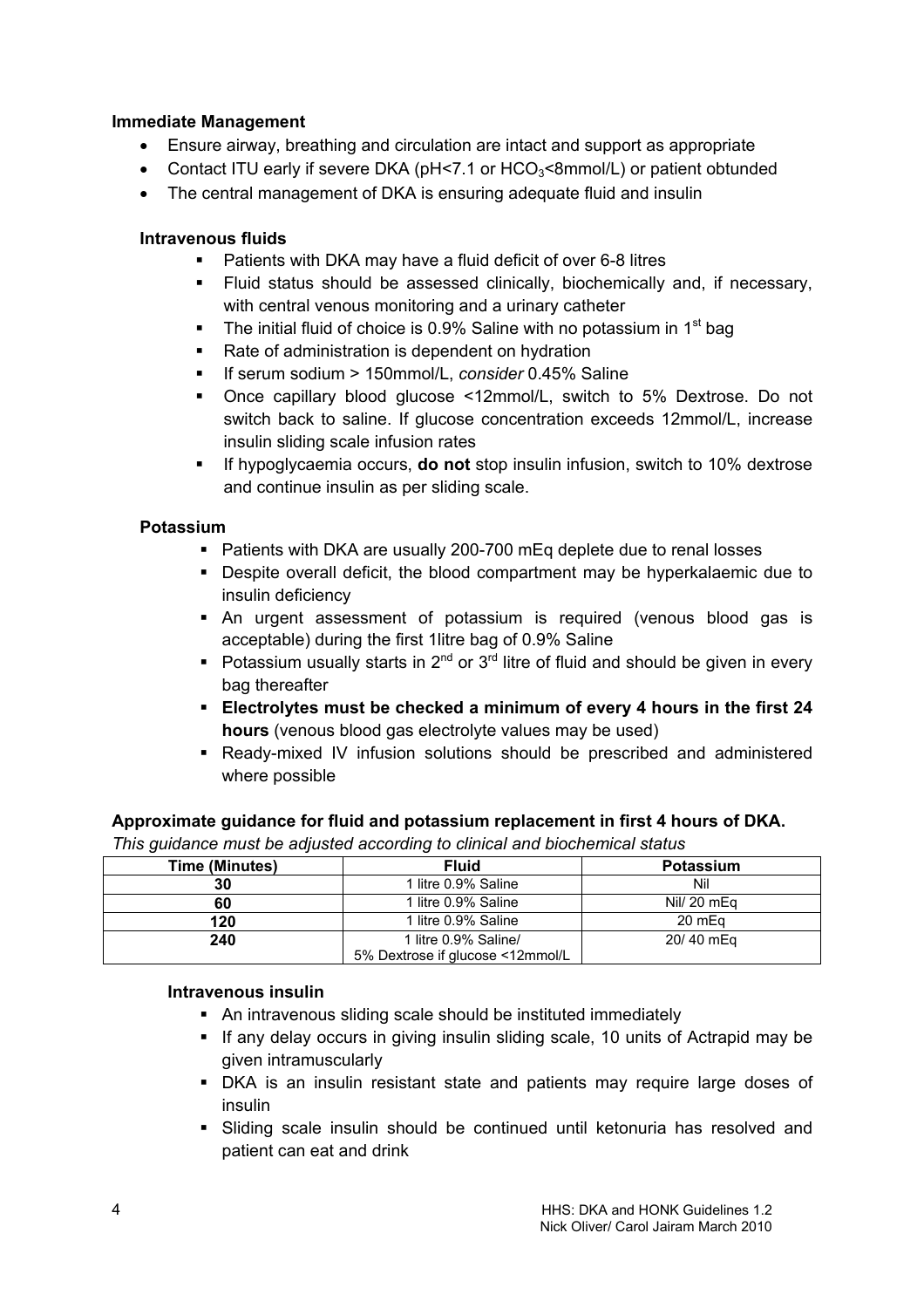If the patient normally takes insulin glargine (Lantus) or detemir (Levemir) subcutaneously continue this at the usual dose and usual time. Continuation of long acting analogues during the initial management of DKA provides background insulin when the IV insulin is discontinued. This avoids rebound hyperglycaemia when IV insulin is stopped and should avoid excess length of stay. This only applies to long acting analogues and does not obviate the need to give short acting insulin before discontinuing the intravenous insulin infusion.

## Insulin sliding scale

50 units of Actrapid (soluble insulin) in 50mls 0.9% Saline (1 unit Actrapid in 1ml Normal Saline). Note that patients with a high BMI may have a large insulin requirement, sliding scales should be frequently reviewed and adjusted accordingly.

| <b>Capillary Blood Glucose (mmol/L)</b> | Infusion rate (ml/hr) |
|-----------------------------------------|-----------------------|
| $0 - 3.9$                               | 0.5                   |
| $4 - 7.9$                               |                       |
| $8 - 11.9$                              | າ                     |
| 12-15.9                                 | З                     |
| 16-19.9                                 |                       |
| $\geq 20$                               | $6 - 8$               |

#### Initial infusion rates for DKA:

## Nursing Care

- 1. Set up 2 IV lines through a 3-way tap consisting of a non-return valve:
	- $1<sup>st</sup>$  line: Make up 50 units Actrapid (soluble insulin) in 50ml 0.9% normal saline in a syringe driver
	- $2^{nd}$  line: Commence 1 litre IV fluids (with or without KCI) through another pump
- 2. Check infusions against prescription with another trained nurse.
- 3. Document start of infusions on input/output chart and prescription chart
- 4. Explain need for infusions to patient and reassure that it is a temporary way to control glucose
- 5. Monitor capillary blood glucose levels 1 hourly until stable (capillary glucose 5– 10mmol/L for 3 consecutive hours) and 2 hourly subsequently. If hypoglycaemia occurs or capillary glucose greater than 15mmol/L, revert to 1 hourly monitoring.
- 6. Check any rate changes with another trained nurse and document
- 7. Aim for blood glucose levels of 5-10 mmol/L. Discuss with medical staff if this is not being achieved as rates of insulin may need to be amended

#### If the glucose is greater than 20mmol/L for 2 hours please contact medical staff

#### Infusion rates should be reviewed daily and altered according to glycaemic control.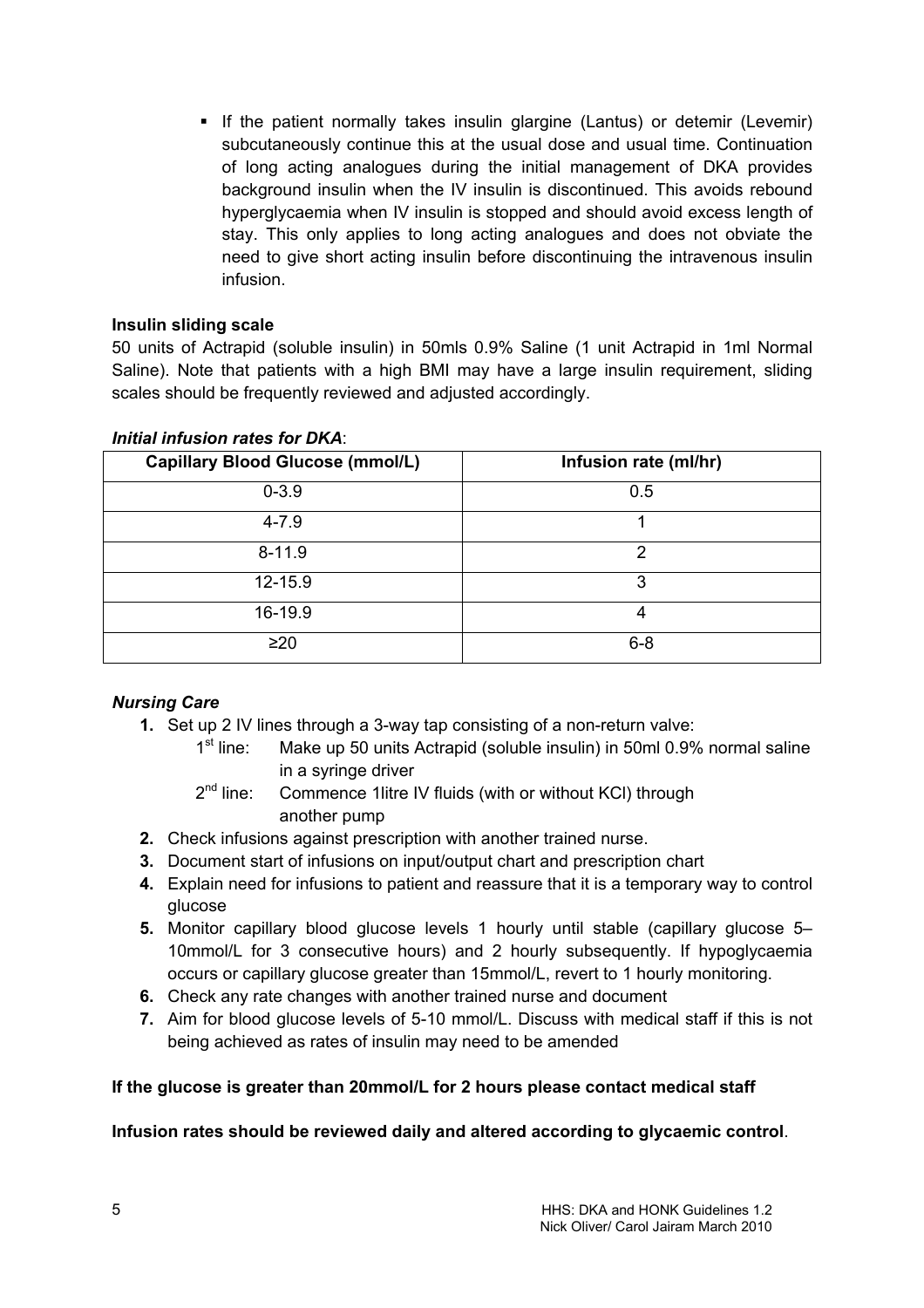Acid/ Base Balance Monitoring Venous blood gases should be assessed a minimum of every 4 hours until pH and bicarbonate are normal.

Capillary Blood Ketone Monitoring Capillary blood ketone monitoring is not available on all Imperial trust sites.

Blood ketone monitoring does not alter the treatment of DKA but may be useful in clarifying the source of a metabolic acidosis as pH, bicarbonate and anion gap are all non-specific. Capillary ketone monitoring may also be useful in oligo-anuric patients with suspected DKA. Capillary ketone monitoring may be useful in documenting clearance of blood ketones and therefore guiding the changeover to SC insulin (as below).

## Further management

- Thromboprophylaxis with low molecular weight heparin and TED stockings
- Broad spectrum antibiotic therapy or antibiotic regime appropriate to underlying infection. Consult Trust Adult Treatment of Infection Policy or contact microbiology/infectious diseases if appropriate
- Nasogastric tube if vomiting or decreased conscious level
- Consider central venous access
- Treat precipitant as appropriate

## **Bicarbonate**

Sodium bicarbonate infusions should not be used in DKA without specialist advice. Studies of administration of bicarbonate to patients with advanced diabetic ketoacidosis (pH 6.9– 7.1), have shown no improvement in morbidity or mortality rates, nor an increase in the frequency of adverse outcomes. Therefore, its use is only advocated if the pH is less than 6.9 with no improvement in the metabolic parameters during insulin and fluid therapy. Failure to improve acidosis despite adequate management is usually related to an unidentified source of sepsis or tissue necrosis (e.g., intra-abdominal abscess, foot sepsis, bowel infarction, pancreatitis).

## Continuing Care

All patients with DKA should be referred to the diabetes team within 24 hours of admission, except at weekends.

All patients with DKA should have daily urine dipstick analysis and electrolytes Sliding scale insulin should be continued until:

- Urine ketones have resolved or capillary blood ketones <1mmol/L
- Plasma glucose <12mmol/L
- Patient is eating and drinking

**Discontinuing Intravenous Insulin** The discontinuation of the intravenous infusion of insulin depends on tolerance of nutritional intake by the patient. Once the patient resumes adequate dietary intake without the risk of nausea or vomiting, the IV infusion can be discontinued and patient resumed on premorbid treatment.

The usual dose of subcutaneous insulin should be given before the meal, depending on patient's regime. IV insulin can then be discontinued 30 - 45 minutes later. This is necessary to prevent any gap in insulin coverage which could lead to loss of metabolic control; IV insulin remains active for 10 – 15 minutes.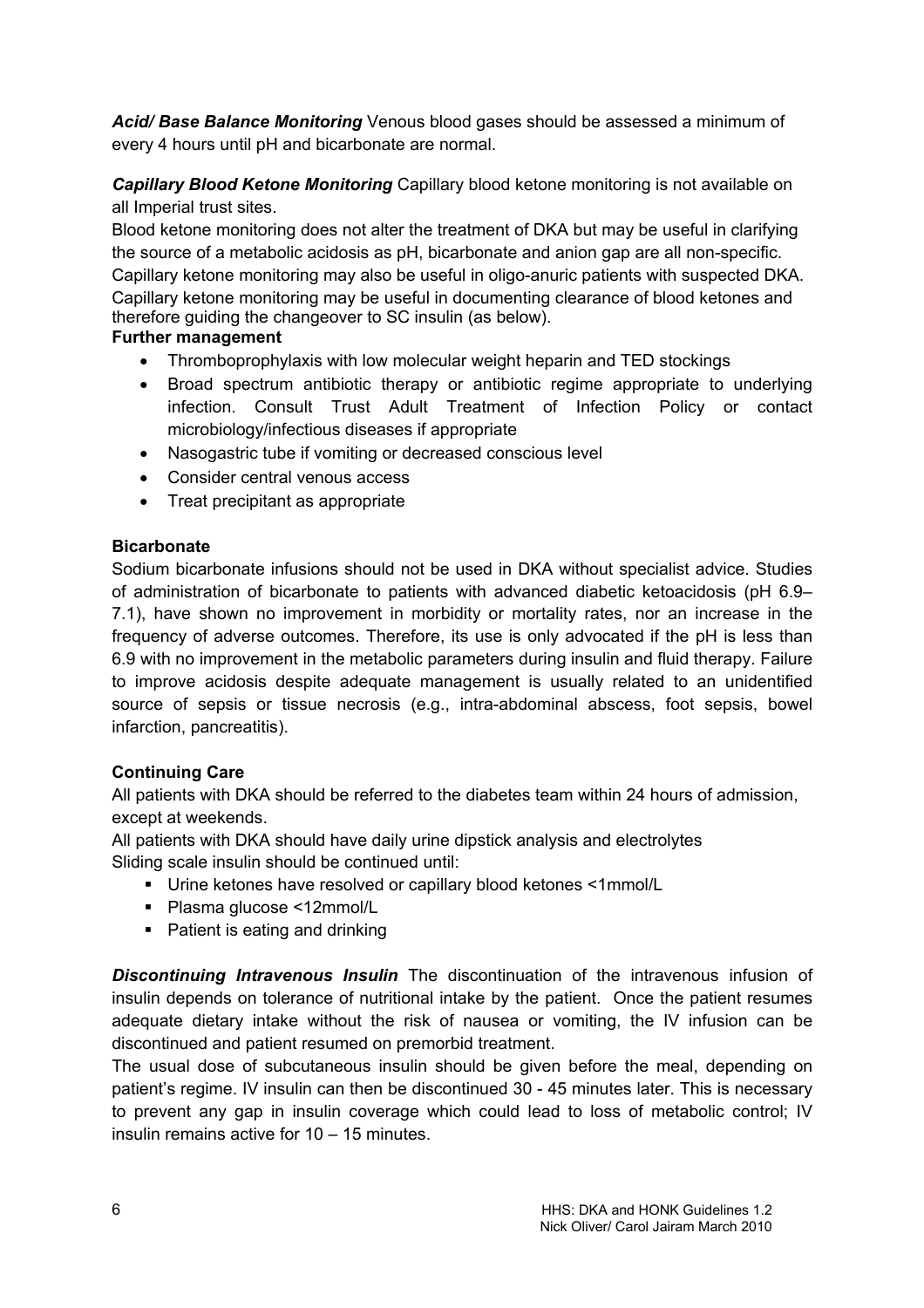## **HONK**

HONK has a mortality of 50%. This is partly because HONK has an insidious, gradual onset but is also because 60% of cases occur in newly diagnosed type 2 diabetes, affecting an older population with more significant co-morbidities.

HONK rarely occurs in isolation and glucose management must be considered in the context of any other acute presenting conditions which may include sepsis (particularly related to diabetic foot disease), ischaemic heart disease, cerebrovascular disease and electrolyte and other metabolic abnormalities.

HONK is characterised by:

- Severe hyperglycaemia
- dehydration and renal failure and,
- mild/ absent ketonuria

The mortality of HONK accrues from the complications of the hyperosmolar state which leads to hyperviscosity and arterial and venous thrombosis. Complications include:

- Rhabdomyolysis
- Venous thromboembolism
- Lactic acidosis
- Hypertriglyceridaemia
- Renal failure
- Stroke
- Cerebral oedema

The precipitants of HONK are:

- New diagnosis of T2DM
- Infection
- High dose steroids
- Myocardial Infarction
- Vomiting
- Stroke
- Thromboembolism
- Poor treatment compliance

## Presentation

## **History**

Patients with HONK may present with:

- Confusion
- Coma
- Seizures
- Vomiting
- Features of precipitant

Onset is usually insidious

## HONK Diagnosis:

Lab glucose > 40mmol/L Serum osmolality > 320mOsm Urine ketone -/trace/+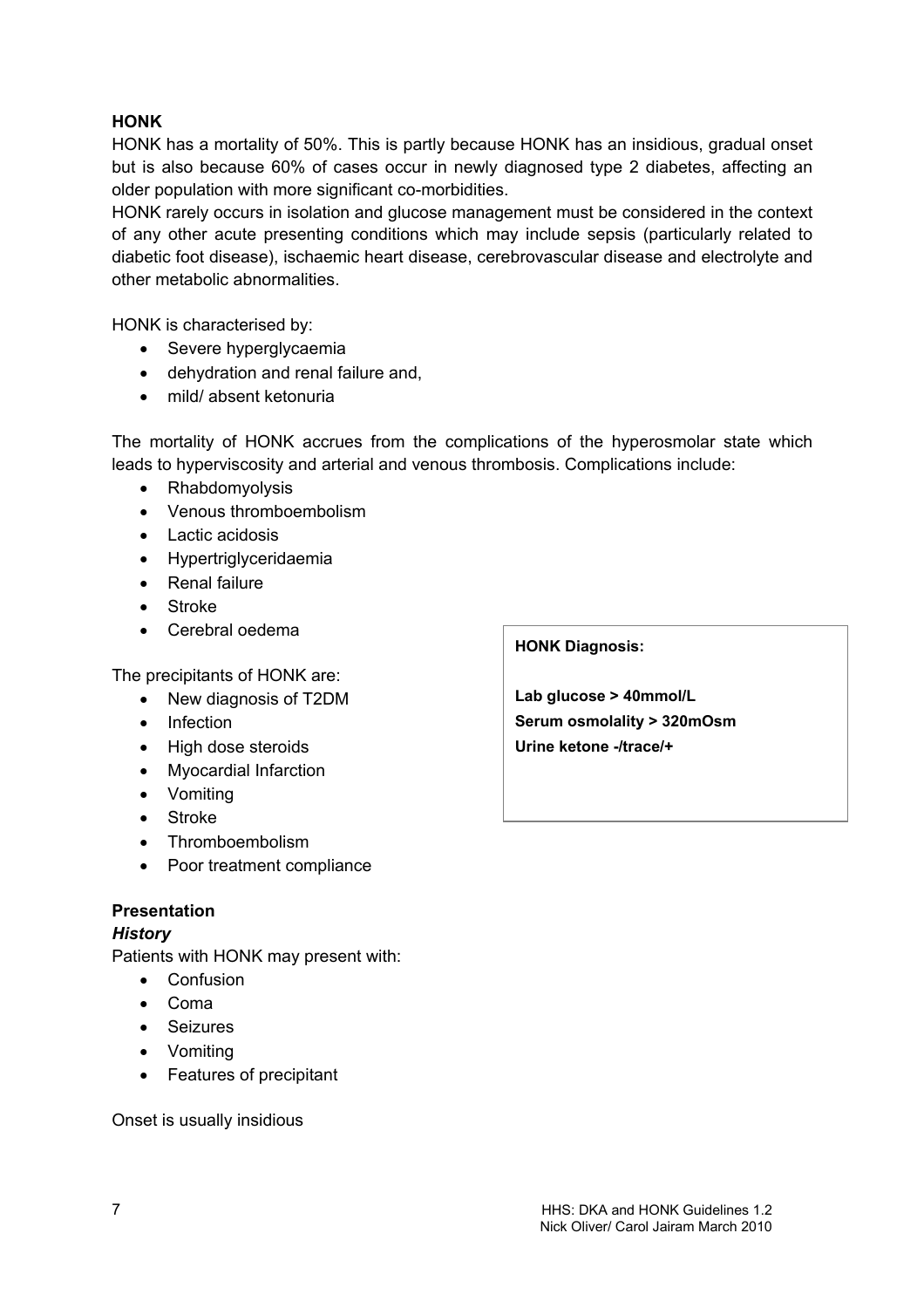## Examination

- Dehydration
- Hypotension
- Decreased conscious level
- Coma
- Confusion
- Focal neurology
- Features of the precipitant

# Immediate Investigations

# Establish Diagnosis

- **Laboratory glucose**
- **Urea, electrolytes and creatinine**
- Blood gas (venous unless  $O<sub>2</sub>$  saturations low)
- **Urine dip**

The diagnostic criteria for HONK are:

- Serum osmolality >320mOsm/kg
- Urine ketones -/tr/+
- Plasma glucose >40

If laboratory osmolality is difficult to obtain rapidly, osmolality should be estimated as:

## Osmolality =  $2 \times (Na + K) + Glucose$

Bicarbonate is usually >15mmol/L but may be lower in the case of acute renal failure or lactacidosis.

Capillary blood ketone monitoring may be useful to exclude ketoacidosis. A value of <1.0mmol/L excludes ketoacidosis.

## Further Investigation

- Chest X-ray
- $ECG$
- **Full blood count**
- **Liver function, CRP, Troponin**
- Blood cultures, Urine microscopy, culture and sensitivity
- **Amylase, CK**
- Consider CT head if obtunded

## Immediate management

- Ensure airway, breathing and circulation are intact and support as appropriate
- Cardiac monitoring
- **Dxygen**
- **Urinary catheter**
- Consider central venous access and nasogastric tube
- HONK should be managed in a high dependency environment, contact ITU early to review airway, need for inotropic support, and consideration of renal replacement therapy
- The central management of HONK is supportive care and **slow** metabolic resolution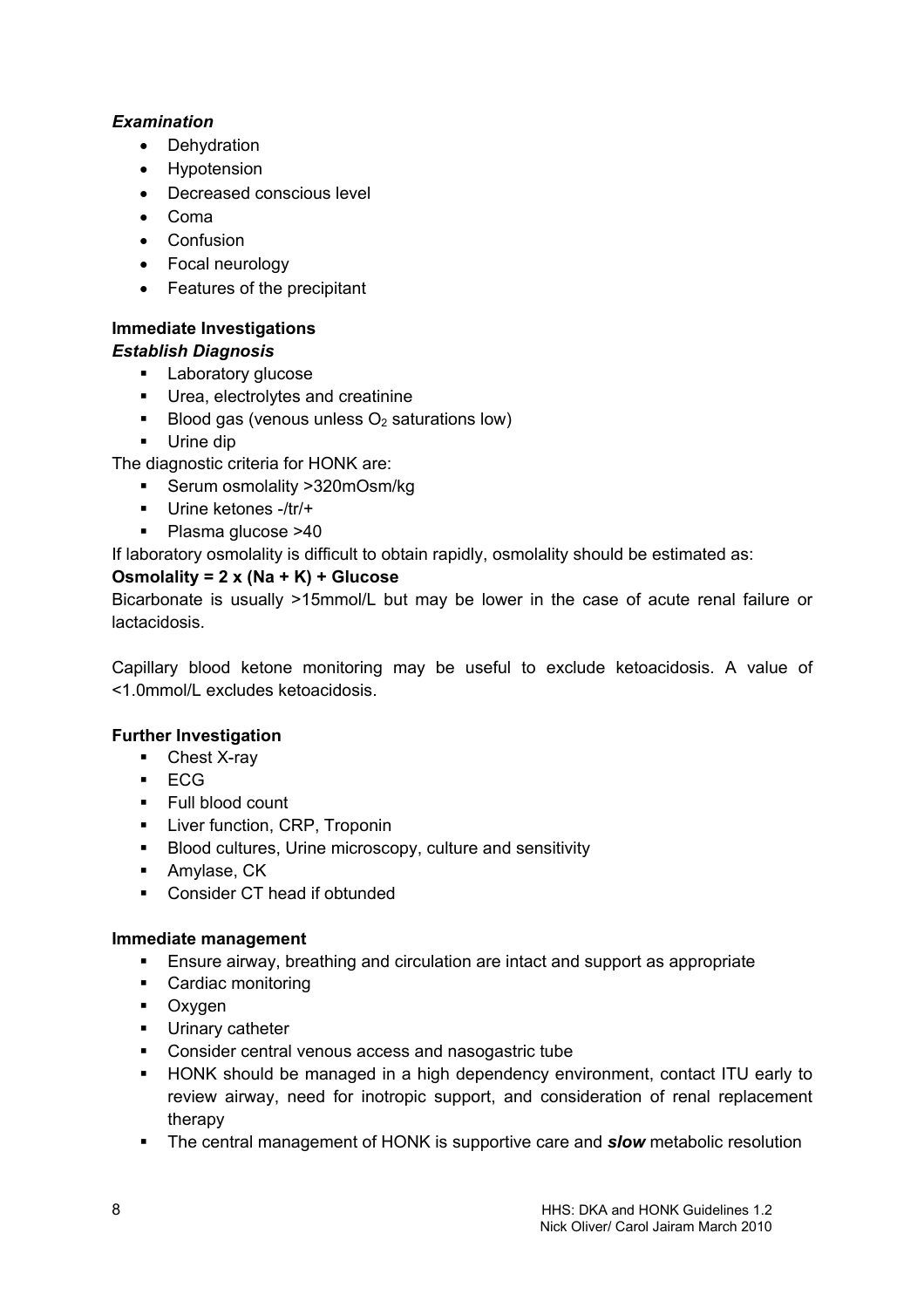## Intravenous Fluids

- Patients with HONK often have a deficit of over 8 litres
- Extreme caution should be exercised with rapid replacement; rapid osmolar shifts outside of the blood-brain barrier cannot be matched intracerebrally and cerebral oedema occurs. This can be fatal, symptoms include decreased GCS, headache and confusion.
- The initial fluid of choice is 0.9% Saline with no potassium
- Once capillary blood glucose <12mmol/L, ensure 5% Dextrose is given. This may be given concurrently with 0.9% Saline to ensure hydration and prevent hyponatraemia
- Rate of fluid administration should be titrated to clinical status, CVP, cardiac status, renal function and osmolality
- A guide is 4 litres maximum in first 24 hours
- 0.45% Saline may be used in significant hypernatraemia (>150mmol/L). Aliquots of 100-250mL should be given and serum sodium checked after each aliquot

Try not to reduce osmolality by more than 5mOsm/kg per hour

## Insulin

- An intravenous sliding scale should be instituted immediately
- Aim for slow correction of hyperglycaemia
- Do not use more than 3units/hour
- Once capillary blood glucose <15mmol/L, switch to 5% dextrose

## Insulin sliding scale

50 units of Actrapid (soluble insulin) in 50mls 0.9% Saline (1 unit Actrapid in 1ml Normal Saline).

## Initial infusion rates for HONK:

| <b>Capillary Blood Glucose (mmol/L)</b> | Infusion rate (ml/hr) |
|-----------------------------------------|-----------------------|
| $0 - 3.9$                               | 0.5                   |
| $4 - 7.9$                               | 0.5                   |
| $8 - 11.9$                              |                       |
| $12 - 15.9$                             | 2                     |
| 16-19.9                                 | 2.5                   |
| $\geq$ 20                               | 3                     |

## Do not exceed 3mls/hr infusion rate

## Nursing Care

- 1. Set up 2 IV lines through a 3-way tap consisting of a non-return valve:
	- $1^{\text{st}}$  line: Make up 50 units Actrapid (soluble insulin) in 50ml 0.9% normal saline in a syringe driver
	- $2<sup>nd</sup>$  line: Commence 1 litre IV fluids (with or without KCL) through another pump
- 2. Check infusions against prescription with another trained nurse.
- 3. Document start of infusions on input/output chart and prescription chart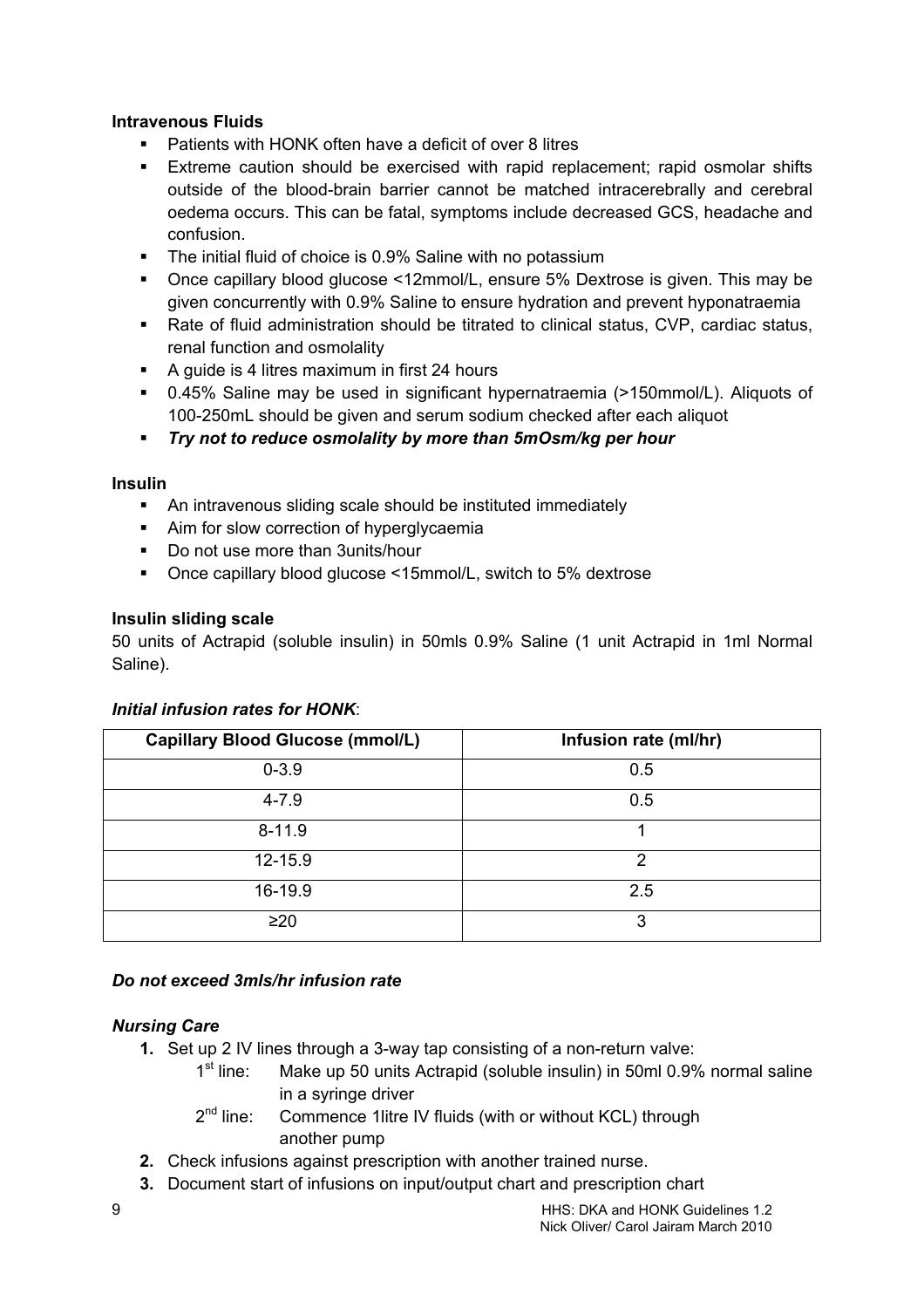- 4. Explain need for infusions to patient and reassure that it is a temporary way to control glucose
- 5. Monitor capillary blood glucose levels 1 hourly until stable (capillary glucose 5– 10mmol/L for 3 consecutive hours) and 2 hourly subsequently. If hypoglycaemia occurs or capillary glucose greater than 15mmol/L, revert to 1 hourly monitoring.
- 6. Check any rate changes with another trained nurse and document
- 7. Aim for blood glucose levels of 5-10 mmol/L. Discuss with medical staff if this is not being achieved as rates of insulin may need to be amended

## If the glucose is greater than 20mmol/L for 2 hours please contact medical staff

## Infusion rates should be reviewed daily and altered according to glycaemic control.

## Potassium

- Await lab potassium result before replacmement
- HONK is often accompanied by acute renal impairment. Care should therefore be taken with potassium replacement
- Electrolytes must be checked a minimum of every 4 hours in the first 24 hours (venous blood gas electrolyte values may be used).
- Ready-mixed IV infusion solutions should be prescribed and administered where possible

## Further management

- Full anticoagulation with low molecular weight heparin and TED stockings
- Broad spectrum antibiotic therapy or antibiotic regime appropriate to underlying infection. Consult Trust Adult Treatment of Infection Policy or contact microbiology/infectious diseases if appropriate
- Treat precipitant as appropriate

# Continuing Care

All patients with HONK should be referred to the diabetes team within 24 hours of admission, except at weekends.

All patients with HONK should have daily urine dipstick analysis, renal function and electrolytes as a minimum

Sliding scale insulin should be continued until:

- Plasma glucose <12mmol/L
- Patient is eating and drinking

**Discontinuing Intravenous Insulin** The discontinuation of the intravenous infusion of insulin depends on tolerance of nutritional intake by the patient. Once the patient resumes adequate dietary intake without the risk of nausea or vomiting, the IV infusion can be discontinued and patient resumed on premorbid treatment or a treatment appropriate to the patient. Following HONK, patients usually require conversion to regular subcutaneous insulin (although ultimately it may be possible to convert to oral hypoglycaemic agents).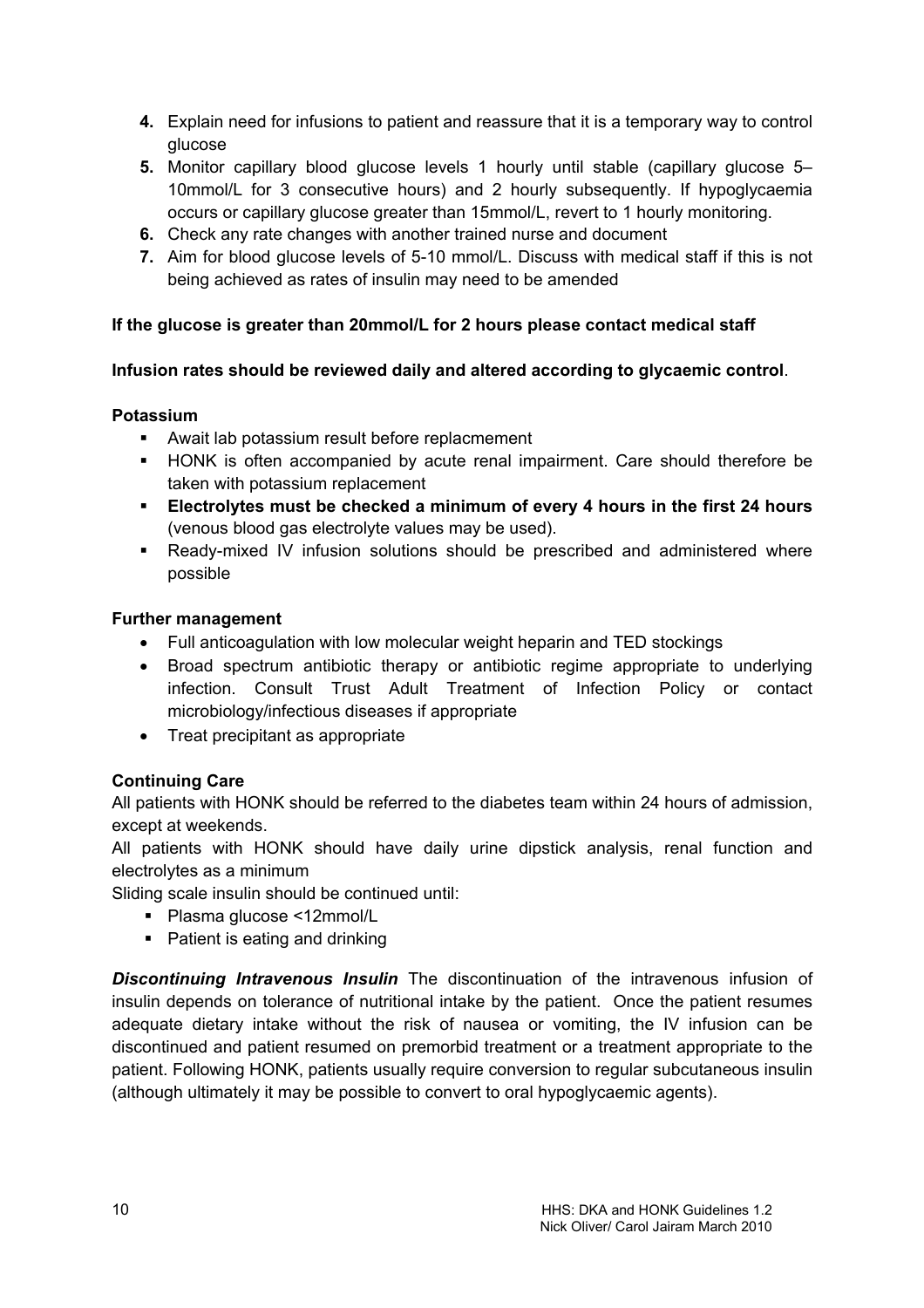## Contacting the Team

## ALL PATIENTS WITH DKA OR HONK MUST BE REVIEWED BY THE DIABETES TEAM AS SOON AS POSSIBLE AFTER ADMISSION.

The diabetes inpatient teams are available to review patients on all sites and should be contacted on:

#### St Mary's Campus

| Diabetes Specialist Nurse:<br>Diabetes SpR:                                       | Bleep 1224<br>Bleep 1622               | Extension 21073 | Fax 26150 |
|-----------------------------------------------------------------------------------|----------------------------------------|-----------------|-----------|
| <b>Charing Cross Campus</b><br><b>Diabetes Specialist Nurse:</b><br>Diabetes SpR: | <b>Bleep 5302</b><br><b>Bleep 1061</b> | Extension 11062 | Fax 11080 |
| <b>Hammersmith Campus</b><br><b>Diabetes Specialist Nurse:</b><br>Diabetes SpR:   | <b>Bleep 6749</b><br>Bleep 9050/9051   | Extension 34693 | Fax 32348 |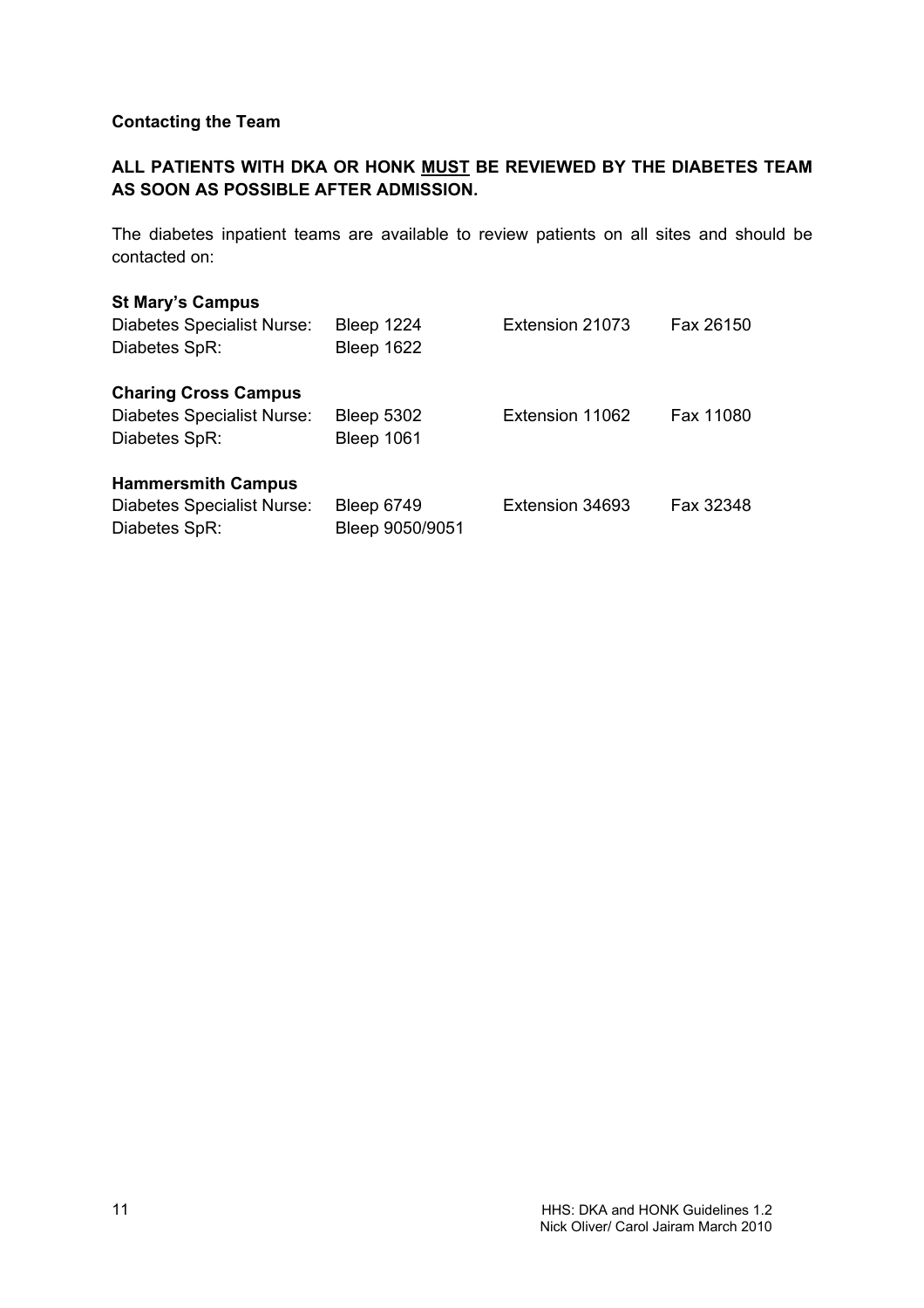## DKA Summary

|                 | <b>Insulin</b>                                                                                                                 | <b>Fluids</b>                                                                                                                                                                                                                                                                                     | <b>Potassium</b>                                                                                                                                                   | <b>Other</b>                                                                                                                                                                                                               |
|-----------------|--------------------------------------------------------------------------------------------------------------------------------|---------------------------------------------------------------------------------------------------------------------------------------------------------------------------------------------------------------------------------------------------------------------------------------------------|--------------------------------------------------------------------------------------------------------------------------------------------------------------------|----------------------------------------------------------------------------------------------------------------------------------------------------------------------------------------------------------------------------|
|                 |                                                                                                                                |                                                                                                                                                                                                                                                                                                   |                                                                                                                                                                    |                                                                                                                                                                                                                            |
| <b>1st Hour</b> | • Institute sliding<br>scale<br>• Intramuscular<br>soluble insulin                                                             | 1 to 2 litres 0.9%<br>saline                                                                                                                                                                                                                                                                      | $\bullet$ 0 to 20 mEq                                                                                                                                              | • DVT prophylaxis<br>• Antibiotics<br>• Monitoring<br>• Consider CVP line<br>• Treat precipitant                                                                                                                           |
| 2 to 6 Hours    | • Continue sliding<br>scale<br>• Adjust as<br>appropriate to<br>achieve target<br>glucose                                      | • Continue<br>rehydration<br>• Regularly assess<br>clinical,<br>physiological and<br>metabolic markers<br>and titrate<br>accordingly<br>• Up to 3-4 litres<br>0.9% Saline<br>• Switch to 5%<br>dextrose when<br>capillary glucose<br><12mmol/L<br>• Consider 0.45%<br>saline if<br>hypernatraemic | • Total deficiency<br>may be 200-700<br>mEq<br>$\bullet$ Continue $K^*$<br>replacement up to<br>80 mEq<br>• Monitor serum<br>potassium a<br>minimum of 4<br>hourly | · Glucose, capillary<br>ketone, acid/base<br>monitoring<br>• Continued clinical<br>monitoring<br>• Contact ITU/ HDU<br>as required                                                                                         |
| > 6 Hours       | • Continue sliding<br>scale<br>• Adjust as<br>appropriate to<br>achieve target<br>glucose<br>• Discontinue<br>when appropriate | • Continue<br>rehydration<br>• Regularly assess<br>clinical,<br>physiological and<br>metabolic markers<br>and titrate<br>accordingly<br>• Switch to 5%<br>dextrose when<br>capillary glucose<br><12mmol/L<br>• Consider 0.45%<br>saline if<br>hypernatraemic                                      | $\bullet$ Continue $K^*$<br>replacement<br>• Monitor serum<br>potassium a<br>minimum of 4<br>hourly                                                                | · Glucose, capillary<br>ketone, acid/base<br>monitoring<br>• Continued clinical<br>monitoring<br>• Contact diabetes<br>team<br>• Daily urine dipstick<br>• Manage<br>precipitant as<br>required<br>· Diabetes<br>education |

\*Ready-mixed IV infusion solutions should be prescribed and administered where possible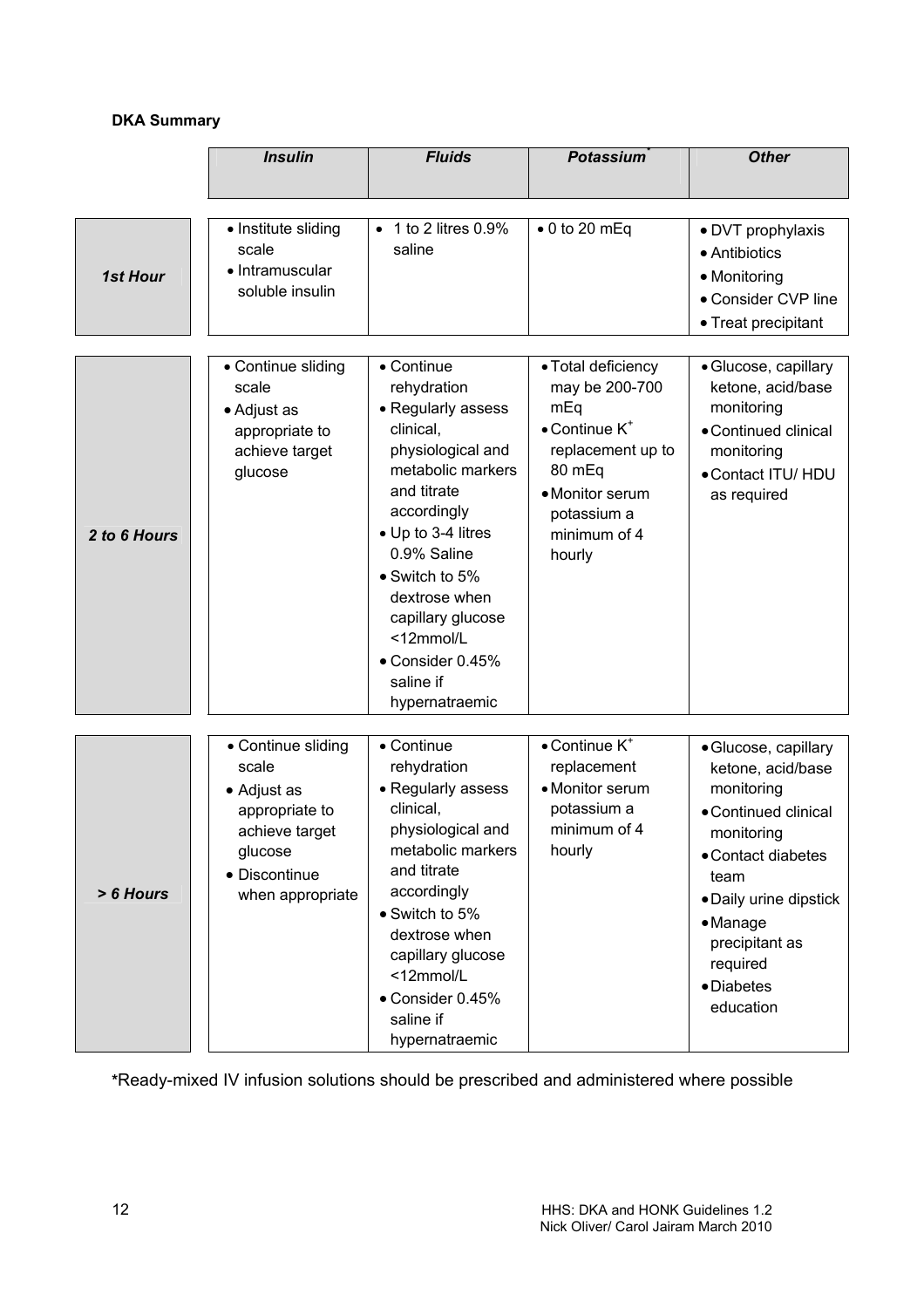| <b>POTENTIAL PROBLEM</b>                                | $\ldots$<br><b>NURSING ACTION</b>                                                                                                                                                                                                                                            | <b>RATIONALE</b>                                                                                                                                                                                                                                       |
|---------------------------------------------------------|------------------------------------------------------------------------------------------------------------------------------------------------------------------------------------------------------------------------------------------------------------------------------|--------------------------------------------------------------------------------------------------------------------------------------------------------------------------------------------------------------------------------------------------------|
| <b>Impaired consciousness</b>                           | 1. Observations of vital signs<br>2. Administer oxygen and monitor oxygen saturations<br>3. Nurse in an upright position or lateral position<br>4. Neurovascular observations<br>5. Administration of anti-emetics<br>6. Monitor, report and document all laboratory results | To assess clinical status<br>To correct hypoxia<br>To prevent risk of aspiration of secretions or vomitus<br>To detect changes in conscious level<br>To prevent risk of aspiration<br>To assess clinical status and liaise with medical staff promptly |
| Hyperglycaemia and Ketonaemia                           | 1. Maintain IV sliding scale insulin<br>2. Blood glucose monitoring<br>3. Urinary ketone testing in DKA<br>4. Safe transition from IV insulin to S/C insulin                                                                                                                 | To reduce blood glucose levels and ketonaemia<br>To change rate of IV insulin and monitor glycaemic control<br>To monitor ketosis<br>To prevent recurrence                                                                                             |
| <b>Fluid replacement</b>                                | 1. Administration of IV fluids<br>2. Monitor CVP if patient is severely unwell<br>3. Catheter care<br>4. Fluid balance chart                                                                                                                                                 | To correct hypovolaemia and electrolyte imbalance<br>To assess effects of fluid replacement<br>To ensure that urine is passed if patient is semi-conscious or<br>oliguric To monitor renal function                                                    |
| <b>Electrolyte imbalance</b>                            | 1. Administer IV fluids and potassium replacement<br>2. Cardiac monitoring due to potassium replacement report any<br>ECG changes to medical staff<br>3. Administer IV NaCl as prescribed<br>4. Monitor arterial blood gases                                                 | To prevent hypokalaemia and potential cardiac arrhythmias<br>To monitor risk of cardiac arrhythmias<br>To correct electrolyte imbalance<br>To assess pH of blood                                                                                       |
| Infection: probable or current                          | 1. Administration of antibiotics<br>2. Take bloods for MC & S                                                                                                                                                                                                                | To treat underlying cause of DKA or HONK or use prophylactically<br>To detect presence of infection and treat with appropriate antibiotics                                                                                                             |
| <b>Hygiene needs</b>                                    | Assist in personal care - body wash, mouth care and pressure<br>area care if patient is unable to self-care                                                                                                                                                                  | To provide general comfort, well-being and reduce risk of infection                                                                                                                                                                                    |
| <b>Other Possible Clinical</b><br><b>Considerations</b> | 1. Administration of low molecular weight heparin<br>2. Patient requires a chest x-ray<br>3. Care of nasogastric tube if appropriate                                                                                                                                         | To reduce risk of DVT<br>To detect presence of infection<br>To reduce nausea and vomiting and reduce risk of aspiration<br>pneumonia                                                                                                                   |
| <b>Psychological needs</b>                              | Explain plan of care and reassure patient and relatives at all<br>times                                                                                                                                                                                                      | DKA or HONK may be first presentation of diabetes and are<br>potentially life-threatening conditions which may be frightening                                                                                                                          |
| <b>Education</b>                                        | 1. Refer to the Diabetes Team<br>2. Refer to dietician<br>3. Commence education about insulin injections and blood<br>glucose targets                                                                                                                                        | To facilitate a planned programme of education for self-<br>management, discharge planning, reduced length of stay and<br>prevent recurrence<br>To commence educational support                                                                        |

#### **Hyperglycaemic Hyperosmolar State Nursing Summary** - The intensity of care depends on severity of DKA or HONK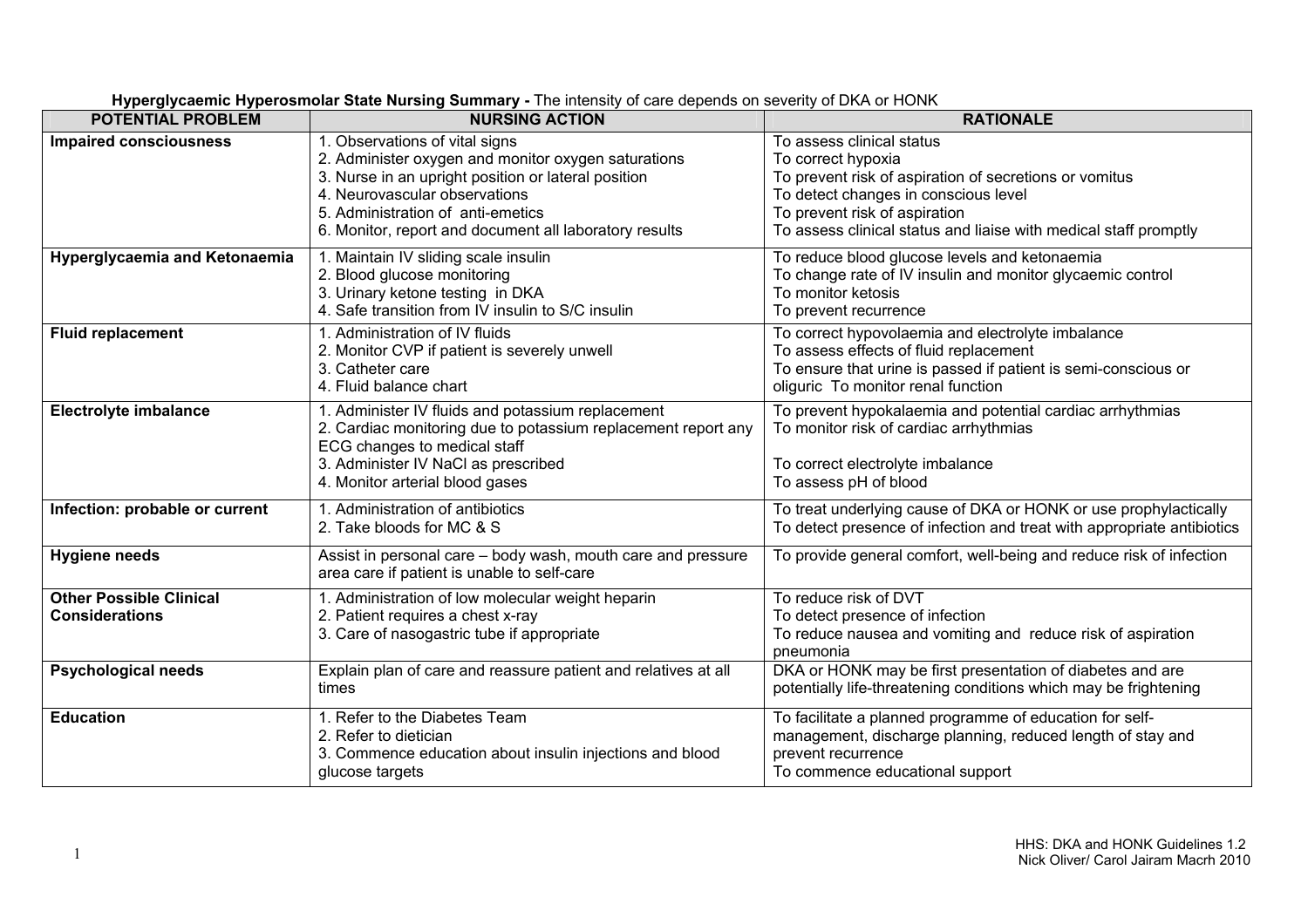# The following sections are compulsory and must be completed

## 6) IMPLEMENTATION

| Training required for staff          | No  |
|--------------------------------------|-----|
| If yes, who will provide training    | N/A |
| When will training be provided?      | N/A |
| Date for implementation of guideline |     |

## 7) MONITORING / AUDIT

| When will this guideline be audited?                 | 1/1/2011                                       |
|------------------------------------------------------|------------------------------------------------|
| Who will be responsible for auditing this guideline? | Dr. Jonathan Valabhji, Clinical Lead, Diabetes |
| Are there any other specific recommendations for     |                                                |
| audit?                                               |                                                |

#### 8) REVIEW

| When will this guideline be reviewed?                                              | <b>June 2013</b>   |
|------------------------------------------------------------------------------------|--------------------|
|                                                                                    | <b>Nick Oliver</b> |
|                                                                                    |                    |
| Please indicate frequency of review:                                               | 3 yearly           |
| As a guide:                                                                        |                    |
| Drug related guidance should be reviewed<br>$\bullet$<br>every 2 years             |                    |
| Therapy related guidance should be reviewed<br>$\bullet$<br>every 5 years          |                    |
| Clinical treatment guidance should be<br>$\bullet$<br>reviewed every $3 - 5$ years |                    |
|                                                                                    |                    |
| Date of next review                                                                | <b>June 2013</b>   |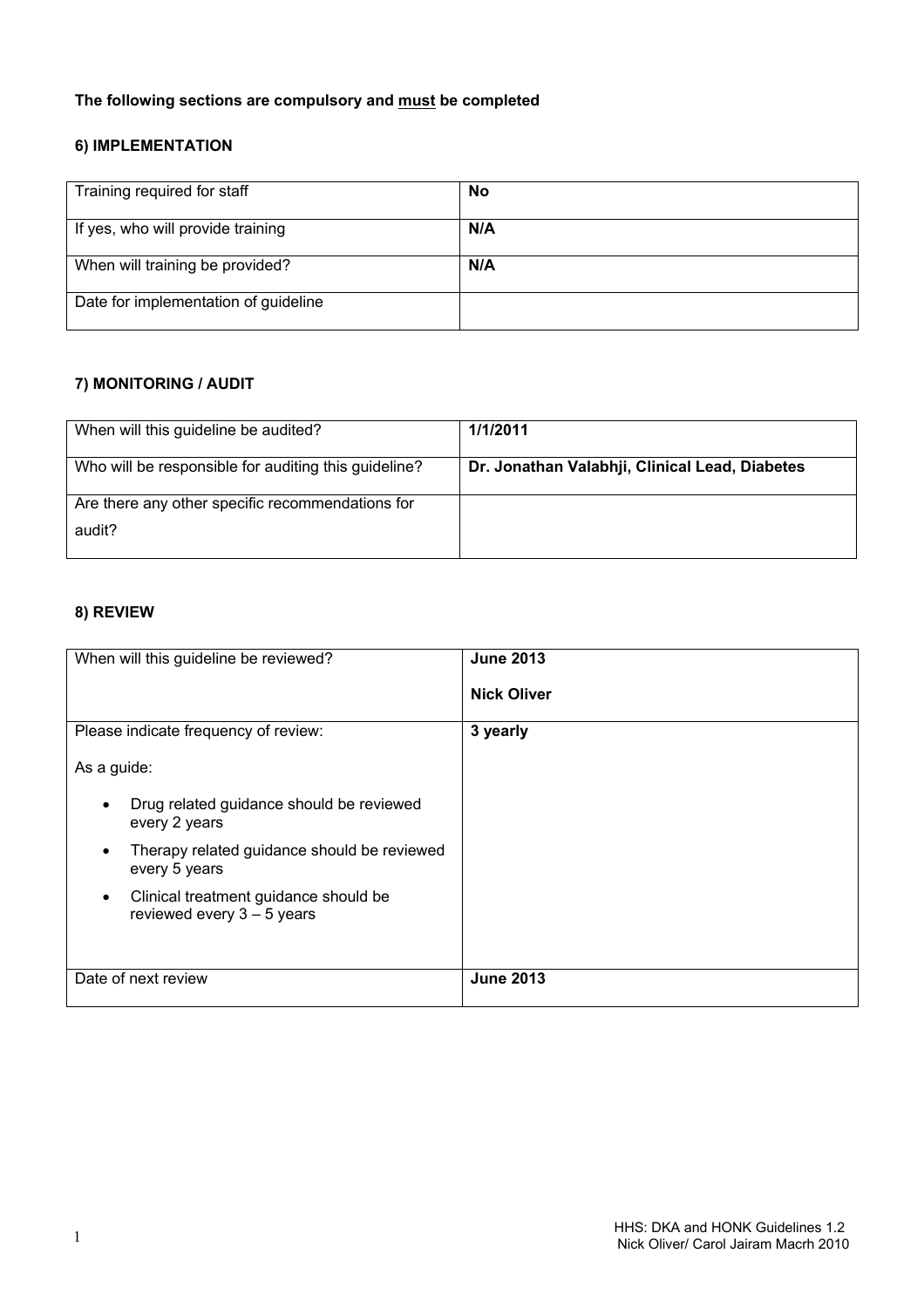# 10) ADMIN DETAIL

| Start Date:                                                                                                                              |                                                                                                                                                                                                                                                                                                                                                                                                                                                                                                                   |
|------------------------------------------------------------------------------------------------------------------------------------------|-------------------------------------------------------------------------------------------------------------------------------------------------------------------------------------------------------------------------------------------------------------------------------------------------------------------------------------------------------------------------------------------------------------------------------------------------------------------------------------------------------------------|
| (date of final<br>approval by CPG)                                                                                                       |                                                                                                                                                                                                                                                                                                                                                                                                                                                                                                                   |
| Dates approved by:                                                                                                                       | Divisional Guidelines Group (if applicable)                                                                                                                                                                                                                                                                                                                                                                                                                                                                       |
|                                                                                                                                          | <b>CPG1 Guidelines Committee</b>                                                                                                                                                                                                                                                                                                                                                                                                                                                                                  |
| Have all relevant<br>stakeholders (Trust<br>sites, CPGs and<br>departments) been<br>included in the<br>development of this<br>guideline? | Imperial College Healthcare NHS Trust Diabetes Team<br><b>Professor D Johnston</b><br><b>Dr A Dornhorst</b><br>Dr J Valabhji<br><b>Dr E Hatfield</b><br><b>Dr N Martin</b><br>Dr T Tan<br>Dr D Gable<br>Dr M Yee<br>Dr N Oliver<br><b>Sarah Allen</b><br><b>Carol Jairam</b><br><b>Mary Joyce</b><br><b>Barbara Muzenda</b><br><b>Clare Poulter</b><br><b>Jo Reed</b><br><b>Carmel Ryan</b><br><b>Anna Sackey</b><br><b>Inez Walkes</b><br><b>Sarah Menezes</b><br>Nicola Bandaranayake<br><b>Louisa Fearnley</b> |
| Who will you be<br>notifying of the<br>existence of this<br>guidance?                                                                    | Please give names/depts                                                                                                                                                                                                                                                                                                                                                                                                                                                                                           |
| Related documents:                                                                                                                       | If applicable                                                                                                                                                                                                                                                                                                                                                                                                                                                                                                     |
| Author/further<br>information:                                                                                                           | Nick Oliver / Carol Jairam<br><b>Diabetes Dept</b><br>CPG1 - Medicine<br>St. Mary's Hospital<br>0203 312 1073                                                                                                                                                                                                                                                                                                                                                                                                     |
| Document review<br>history:                                                                                                              | v. 1.2                                                                                                                                                                                                                                                                                                                                                                                                                                                                                                            |
| Next review due                                                                                                                          | 2013                                                                                                                                                                                                                                                                                                                                                                                                                                                                                                              |
| THIS GUIDELINE<br><b>REPLACES:</b>                                                                                                       | Management Of Hyperosmolar Non-Ketotic Coma (HONK)                                                                                                                                                                                                                                                                                                                                                                                                                                                                |
|                                                                                                                                          | Guidelines for Management of DKA                                                                                                                                                                                                                                                                                                                                                                                                                                                                                  |